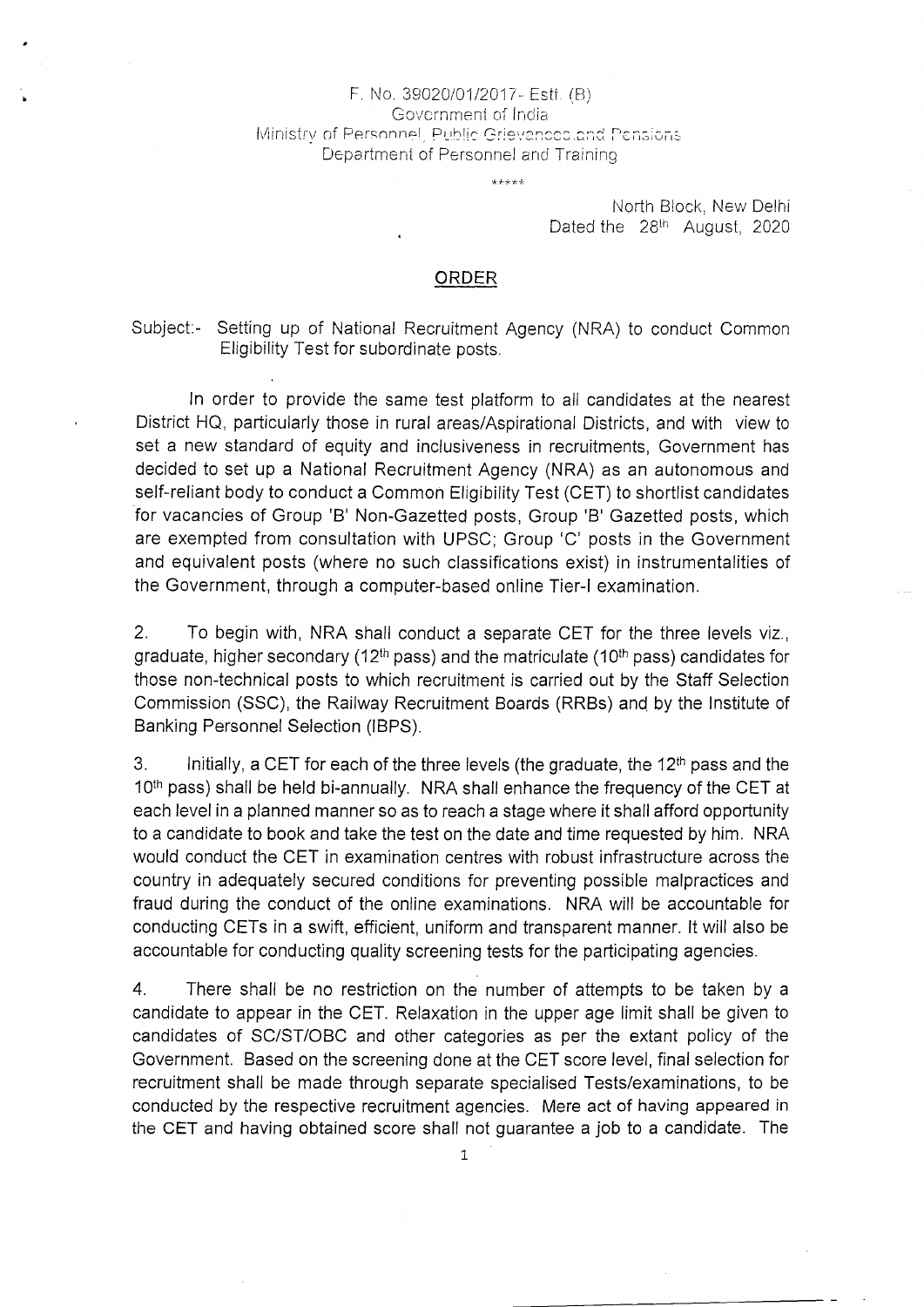candidates will have to necessarily appear and qualify in the specific examination to be conducted by the individual recruitment agencies and will also have to meet the other criteria laid down by the recruitment agency in all respects.

5. NRA would be registered as a Society under the Societies Registration Act, 1860 with its HO. in Delhi NCR. However, the processes within the organization and the accounting formalities shall be as rigorous as mentioned in the Companies Act.

- 6. NRA will have the following structure:
	- (a) Governing Body: There shall be a Governing Body at the Apex Level to give strategic direction to the NRA. The composition of the Governing Body will be as follows:

| 1. Chairman, NRA                                      | -President        |
|-------------------------------------------------------|-------------------|
| 2. Secretary, DoP&T or his representative             | -Member           |
| 3. Representative of Ministry of Railways             | -Member           |
| 4. Representative of D/o Financial Services           | -Member           |
| 5. Chairman, Staff Selection Commission               | -Member           |
| 6. Chairman, Railway Recruitment Board                | -Member           |
| 7. Chairman, Institute of Banking Personnel Selection | -Member           |
| 8. Two experts from the field of academics            | -Members          |
| 9. Secretary and Controller of Examinations, NRA      | -Member Secretary |

- (b) Chairman of the NRA will be of the rank of Secretary to the Government of India to be appointed by the Govt.
- (C) Secretary and Controller of Examinations shall be of the level of Joint Secretary to the Government of India, to be appointed on deputation basis.
- (d) NRA HQ: There will be 7 functional verticals/Divisions, namely Controller of Examination; Strategic Directions; lEC; IT Solutions; Administration; Finance, and Research & Content Development, each headed by a Director/Deputy Secretary level officer of Govt. of India. Besides, there will be a dedicated legal cell headed by an officer of Director level. The manpower for all 7 verticals, as also for the Legal Cell and Regional Offices, will be drawn on deputation. The NRA will have flexibility to hire consultants and other support staff required for discharge of its day to day functions and operational requirement on contract basis, as per need, restricting the administrative expenses to 10% of the total operational cost.